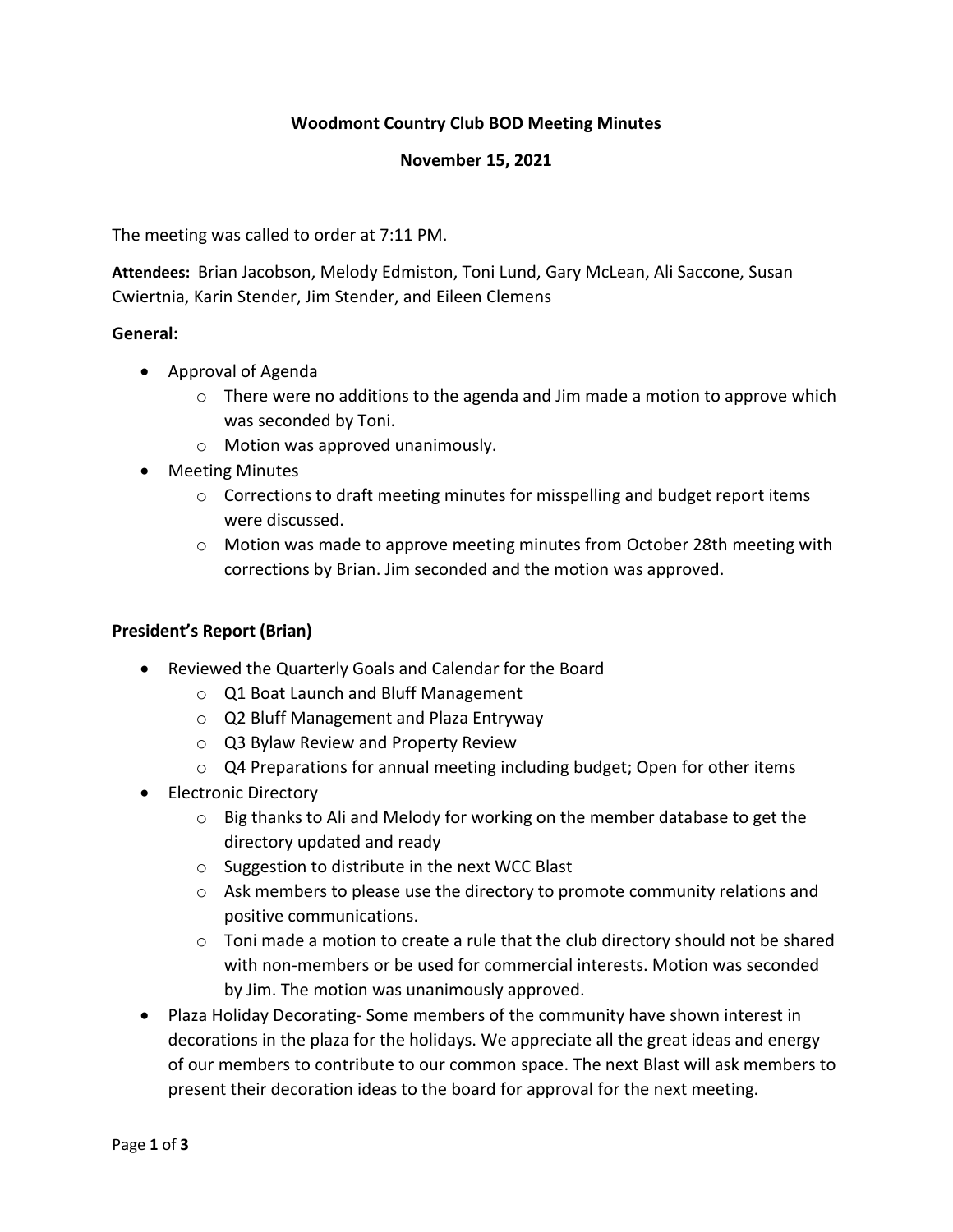- Lower Woodmont Guardrail- Brian contacted the city to discuss this issue but the city was non-responsive. A truck showed up with the new guardrails and Brian with the assistance of a city council member was able to coordinate placement of the new guardrails 3 feet back versus on the fog line to allow room for pedestrians. Communications with be ongoing for improvements to make this walkable.
- Sport Court Entry Code- The new mechanical keypad at the sport court will not allow duplicate digits for the code. Therefore, we need a different code for this gate which will be 1052. Decisions for new future gate codes should take this into consideration so that we can avoid multiple codes.

## **Treasurer's Report (Eileen)**

- Eileen discussed that the board should review and carefully consider providers (Paypal or Zelle) for the new digital membership form due to concerns for cost per transaction.
- Eileen and Ali will review this further

## **Old Business**

- Boat Launch Committee Report
	- $\circ$  Gary presented the committee's draft recommendations and rationale to the entire board in a brief review
	- $\circ$  The board will now review the documents for suggestions and edits to discuss at the next meeting and finalize the draft. This time is needed properly review the content including hot links to referenced sources.
- Neighborhood Watch
	- $\circ$  Brian made a proposal that the board should consider Woodmont Country Club establishing a neighborhood watch program to promote safety.
	- $\circ$  Several ideas were discussed to support the formation of block watch groups and the board will continue to review. First steps will be to ask for community volunteers in the next Blast.
- Tree Policy-
	- $\circ$  Jim Stender recommended that the board should review the current tree policy to understand if it is still relevant. Some of the rules are contradictory, inconsistent and are not working.
	- o Rules regarding control of ivy and tree trimming should be de-coupled
	- $\circ$  The club should focus on measures promoting the health of native vegetation on the bluff and forest.
	- $\circ$  Recommendation was made to move tree policy sub-committee meetings to Q3 to allow time for review of current policy.
- Plaza Gate- this topic was tabled for this meeting.

#### **New Business**

• Entry Sign- Brian presented examples of signs in other communities and some potential concept ideas for the Woodmont Plaza entry sign. Some ideas for lighting of the sign were discussed.